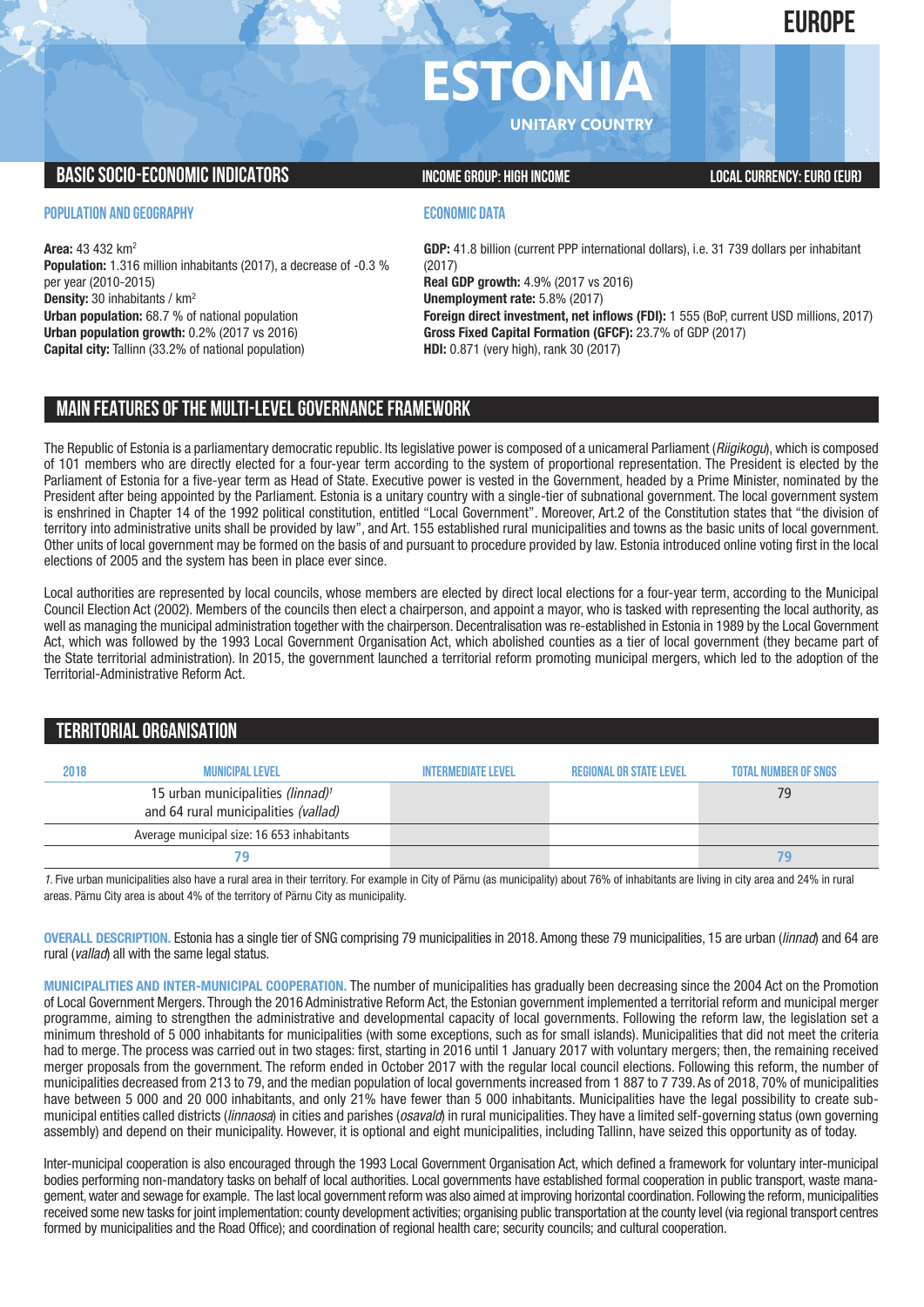Until 1 January 2018, the State territorial administration comprised 15 County Governments, which were administrative subdivisions led by governors appointed by the central government. As a part of the state reform, County Governments were abolished and their tasks were reorganised and transferred either to the central administration or municipalities and inter-municipal groupings. A new department of Regional Administration was established in the Ministry of Finance, which overtook part of the functions of county governments. The department has small agencies with 3-6 employees in each county, for a total of 67 employees (instead of around 480 employees previously).

## **SUBNATIONALGOVERNMENT RESPONSIBILITIES**

Local government responsibilities are set by the Constitution, the Local Government Organisation Act of 1993 and specific laws (for example Social Welfare Act, Republic of Estonia Education Act, Basic Schools and Upper Secondary Schools Act, etc.). Municipal competences encompass the sectors of education, social welfare, housing and utilities, and local transport, etc. (see table below).

With the legislative amendments in 2017 (in force since 1 January 2018) some competences of the county governments were redistributed among local councils for joint implementation, such as the organisation of public transport, land reform procedures, and composition of county development strategy. Ministries took the lead on the supervision in different sectors relating to educational institutions, land ownership and the cadastre, and setting up local development plans. In 2001, an important health reform led to the privatisation of health, which was previously a responsibility carried out by municipalities and central government. Through the successive amendments to the Social Welfare Act (originally enacted in 1995), local governments have been given more flexibility in the provision of the subsistence benefit and care possibilities, and in organising the provision of high-quality early childhood education based on the needs of families. Continuing decentralisation and assigning of responsibilities to municipalities is an ongoing process following the 2016 territorial reform

Local authorities may provide certain public services through the private sector. They may also establish agencies or joint agencies with other local authorities for the provision of services. They can also be a partner or shareholder in a company, create foundations or be a member of a non-profit association.

#### **Main responsibilitysectors and sub-sectors**

|                                    | <b>MUNICIPAL LEVEL</b>                                                                                                                      |  |  |  |  |  |
|------------------------------------|---------------------------------------------------------------------------------------------------------------------------------------------|--|--|--|--|--|
| 1. General public services         | Issuance of building ordinances and permits                                                                                                 |  |  |  |  |  |
| 2. Public order and safety         |                                                                                                                                             |  |  |  |  |  |
| 3. Economic affairs/transports     | Local public transportation; Construction and maintenance of local roads                                                                    |  |  |  |  |  |
| 4. Environmental protection        | Waste management                                                                                                                            |  |  |  |  |  |
| 5. Housing and community amenities | Water supply; Sewerage; Public lighting; Central heating and amenities; Spatial planning; Cemeteries; Housing and utilities                 |  |  |  |  |  |
| 6. Health                          |                                                                                                                                             |  |  |  |  |  |
| 7. Recreation, culture & religion  | Cultural facilities; Youth work; Libraries; Community centres; Museums; Sports facilities                                                   |  |  |  |  |  |
| 8. Education                       | Maintenance of pre-school child care institutions, primary and secondary schools; Payment of teachers salaries.                             |  |  |  |  |  |
| 9. Social protection               | Provision of social services; Social benefits grants and other social assistance; Welfare services for the elderly; Shelters and care homes |  |  |  |  |  |

## **SUBNATIONAL GOVERNMENT FINANCE**

| <b>Scope of fiscal data:</b> local governments and organisations managed by local governments, local government | <b>SNA 2008</b> | Availability of fiscal data: | Quality/reliability of fiscal data: |
|-----------------------------------------------------------------------------------------------------------------|-----------------|------------------------------|-------------------------------------|
| foundations. local government hospitals, and local government enterprises.                                      |                 | High                         | <b>High</b>                         |

**GENERAL INTRODUCTION.** The basic legal provisions regarding local government financing are set by the Constitution (Art. 157), which states that local authorities have independent budgets and have the legal right to levy and collect taxes, and to impose duties. The major legal act in this regard is the 2010 Local Government Financial Management Act. Currently, local governments have very limited powers and incentives to increase their own revenues. As a result, local governments are overwhelmingly dependent on state grants and transfers. The State meets local governments at the annual Budget Negotiation Workgroup, established by the government and the delegation of the National Local Government Association. The financial and tax policy workgroup, formed by the Ministry of Finance and the local governments, is the forum during which the support allocated to local authorities, as well as their cost base and other matters concerning tax policy, are discussed.

#### **SUBNATIONAL GOVERNMENT EXPENDITURE BY ECONOMIC CLASSIFICATION**

| 2016                            | <b>DOLLARS PPP / INH.</b> | % GDP | % SNG EXPENDITURE | % GENERAL GOVERNMENT EXPENDITURE<br>(SAME EXPENDITURE CATEGORY) |
|---------------------------------|---------------------------|-------|-------------------|-----------------------------------------------------------------|
| <b>Total expenditure</b>        | 2 7 9 8                   | 9.4%  | 100%              |                                                                 |
| Inc. current expenditure        | 2 4 3 2                   | 8.2%  | 86.9%             | Total expenditure<br>23.1%                                      |
| Staff expenditure               | 376                       | 4.6%  | 49.2%             |                                                                 |
| Intermediate consumption        | 833                       | 2.8%  | 29.8%             |                                                                 |
| Social expenditure              | 112                       | 0.4%  | 4.0%              | 39.3%<br>Staff expenditure                                      |
| Subsidies and current transfers | 99                        | 0.3%  | 3.5%              |                                                                 |
| Financial charges               | 11                        | 0.0%  | 0.4%              | 2.7%<br>Social benefits                                         |
| <b>Others</b>                   |                           | 0.0%  | $0.0\%$           |                                                                 |
| Incl. capital expenditure       | 365                       | 1.2%  | 13.1%             |                                                                 |
| Capital transfers               | 31                        | 0.1%  | 1.1%              | Direct investment<br>23.7%                                      |
| Direct investment (or GFCF)     | 334                       | 1.1%  | 11.9%             | 40%<br>50%<br>10%<br>20%<br>30%<br>0%                           |
|                                 |                           |       |                   |                                                                 |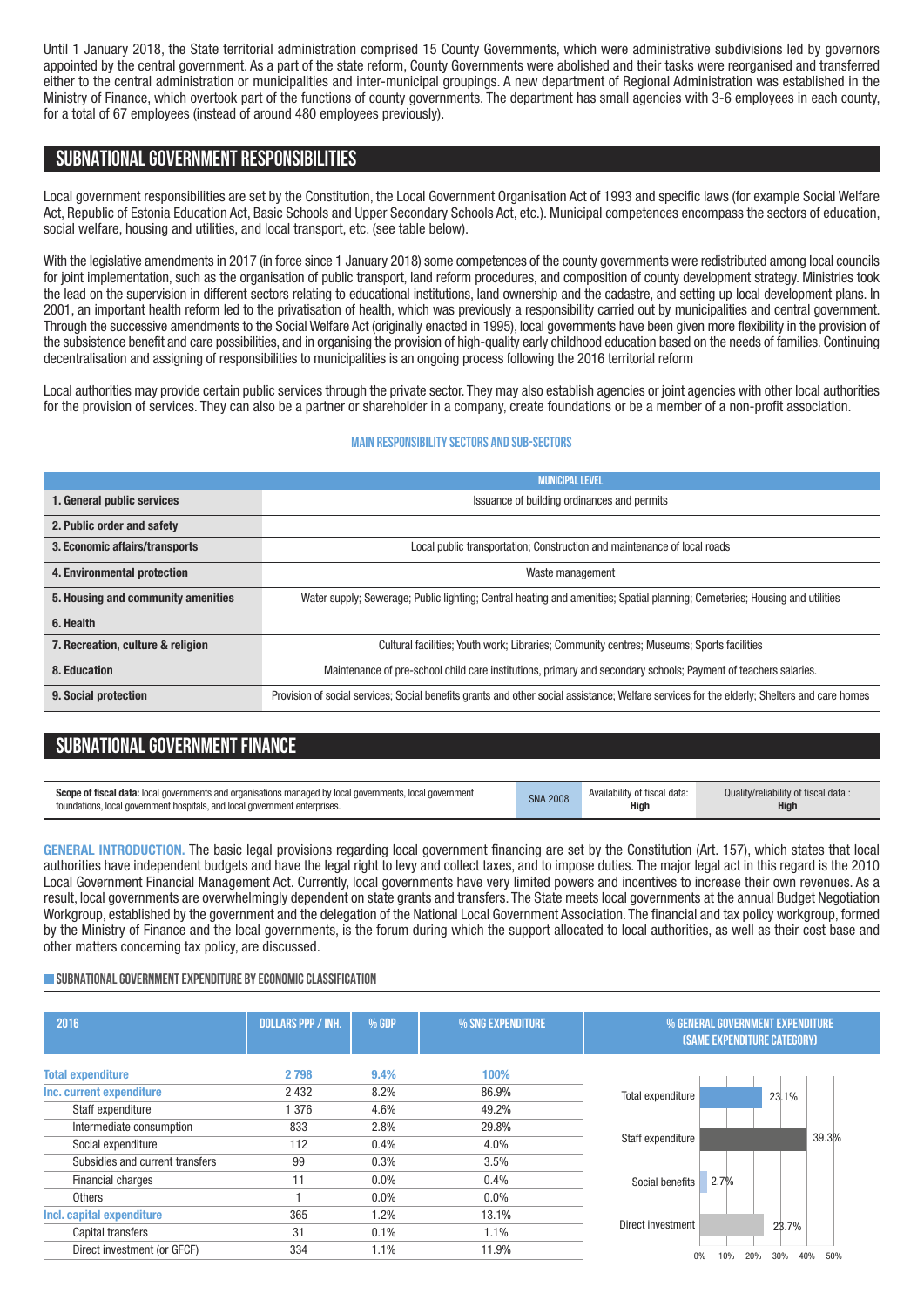

**EXPENDITURE.** Municipalities in Estonia are responsible for 23.1% of government expenditure in 2016, representing 9.4% of GDP, relatively far below the OECD average (respectively 40.4% and 16.2%) but close to the OECD average for unitary countries (28.7% of public expenditure and 9.2% of GDP). An important part of local expenditure is financed via earmarked grants from the state budget, meaning that municipalities have very limited autonomy regarding the manner in which they perform their tasks. Current expenditures represented 87% of subnational expenditure. It was composed primarily of subnational staff expenditure, whose share in public staff spending is significant, especially since municipalities are responsible for teacher salaries.

**DIRECT INVESTMENT.** The share of SNGs in public investment is well below the average of OECD countries (56.9% of public investment and 1.7% of GDP). Most municipal investment was dedicated to transport infrastructure, and particularly local roads, public transport, tourism and business infrastructure, followed by education infrastructures and recreation and culture. In contrast, municipalities invest very little in social protection, housing or general public services. Estonia is a major beneficiary of the European Structural and Investment Funds (ESI Funds), which play a significant role at the municipal level, funding projects like schools, child-day centres, etc. At the national level, the government plans to allocate 1.3% of GDP to infrastructure investment over the period 2018-20, 40% of which will be directed to the transport sector. The implementation of a programmed budgeting system is being discussed, where planned costs, revenue, investments and financing transactions in the annual state budget, would be presented on a regular basis as a way to increase the public management performance both at the national and subnational level.

#### **SUBNATIONALGOVERNMENTEXPENDITURE BYFUNCTIONALCLASSIFICATION – COFOG**

The largest SNG expenditure category is by far education, as municipalities are responsible for both current and capital expenditure in this area, accounting for 3.7% of GDP and for 39.5% of SNG expenditure, above the OECD average of 24.8% in 2016. Health is another important spending area, since SNGs are responsible for health care institutions.They account for almost 16% of SNG expenditure. Together, education and health represent 55.2% of subnational expenditure.

Housing and community amenities stand for 99.5% of general government expenditure in the same category, which means that this is an almost exclusive competence of municipalities. However, spending in this category only amounted to 0.4% of the GDP in 2016. On the other hand, the share of SNG spending dedicated to general services remains amongst the lowest across the OECD (14.1% on average as a share of SNG expenditure in 2016).



#### **SUBNATIONALGOVERNMENT REVENUE BYCATEGORY**

| 2016                 | <b>DOLLARS</b><br>PPP / INH. | $%$ GDP | % GENERAL GOVERMENT REVENUE<br>(SAME REVENUE CATEGORY) |      |                |                         | % SNG REVENUE              |                    |                   |
|----------------------|------------------------------|---------|--------------------------------------------------------|------|----------------|-------------------------|----------------------------|--------------------|-------------------|
| <b>Total revenue</b> | 2835                         | 9.5%    | 23.6%                                                  | 100% |                | 84.6%                   |                            |                    |                   |
| Tax revenue          | 100                          | 0.3%    | 1.5%                                                   | 80%  |                |                         |                            |                    |                   |
| Grants and subsidies | 2 3 9 7                      | 8.1%    |                                                        | 60%  |                |                         |                            |                    |                   |
| Tariffs and fees     | 305                          | 1.0%    |                                                        | 40%  |                |                         |                            |                    |                   |
| Property income      | 27                           | 0.1%    |                                                        | 20%  |                |                         | 10.8%                      |                    |                   |
| Other revenues       | 6                            | $0.0\%$ |                                                        | 0%   | 3.5%           |                         |                            | 1.0%               | 0.2%              |
|                      |                              |         |                                                        |      | Tax<br>revenue | Grants and<br>subsidies | <b>Tariffs</b><br>and fees | Property<br>income | Other<br>Revenues |

**OVERALL DESCRIPTION.** Estonian municipalities, especially those in rural areas, do not have many possibilities of shaping their revenues, composed for the major part of central government transfers. The share of grants and subsidies as part of SNG revenue is much larger in Estonia than the OECD average (37.2% in 2016), whereas the share of tax revenue in SNG revenue is much lower than in the rest of OECD unitary countries (44.6% in 2016), Estonia ranks last among OECD countries in 2016. It is important to note that before the 2008 reform of the SNA (implemented in 2014), revenues coming from the sharing of national taxes such as the personal income tax (PIT) were considered tax revenue while, since the reform, they are considered grants from the federal government, hence the strong decrease of the tax ratio in Estonia.

The fiscal autonomy of municipalities is therefore very limited. Only the wealthiest municipalities (around 20% of the total) have self-financing capacities. Even in the case of the capital-city of Tallinn, in 2016, the municipal budget was composed for 60% of transfers (based on the redistribution of the PIT), for 16% of other transfers from the state, for 11% from the sale of goods and services and for 5% from own-source revenue from the land tax.

**TAX REVENUE.** Overall, the share of tax revenue in local revenue is negligible, in particular since the implementation in 2014 of the 2008 SNA methodology which reclassified some shared taxes as transfers. Estonia is the most centralised country of the OECD regarding taxation, tax revenue accounting for only 0.3% of GDP and 1.5% of public tax revenue (to be compared to 4.7% of GDP and 19.8% of public tax revenue in OECD unitary countries on average). Additionally, municipalities have limited autonomy to introduce new taxes.

The main component of local taxes is the land tax. Land tax is a tax based on the taxable value of land only (improvements are not taken into consideration).